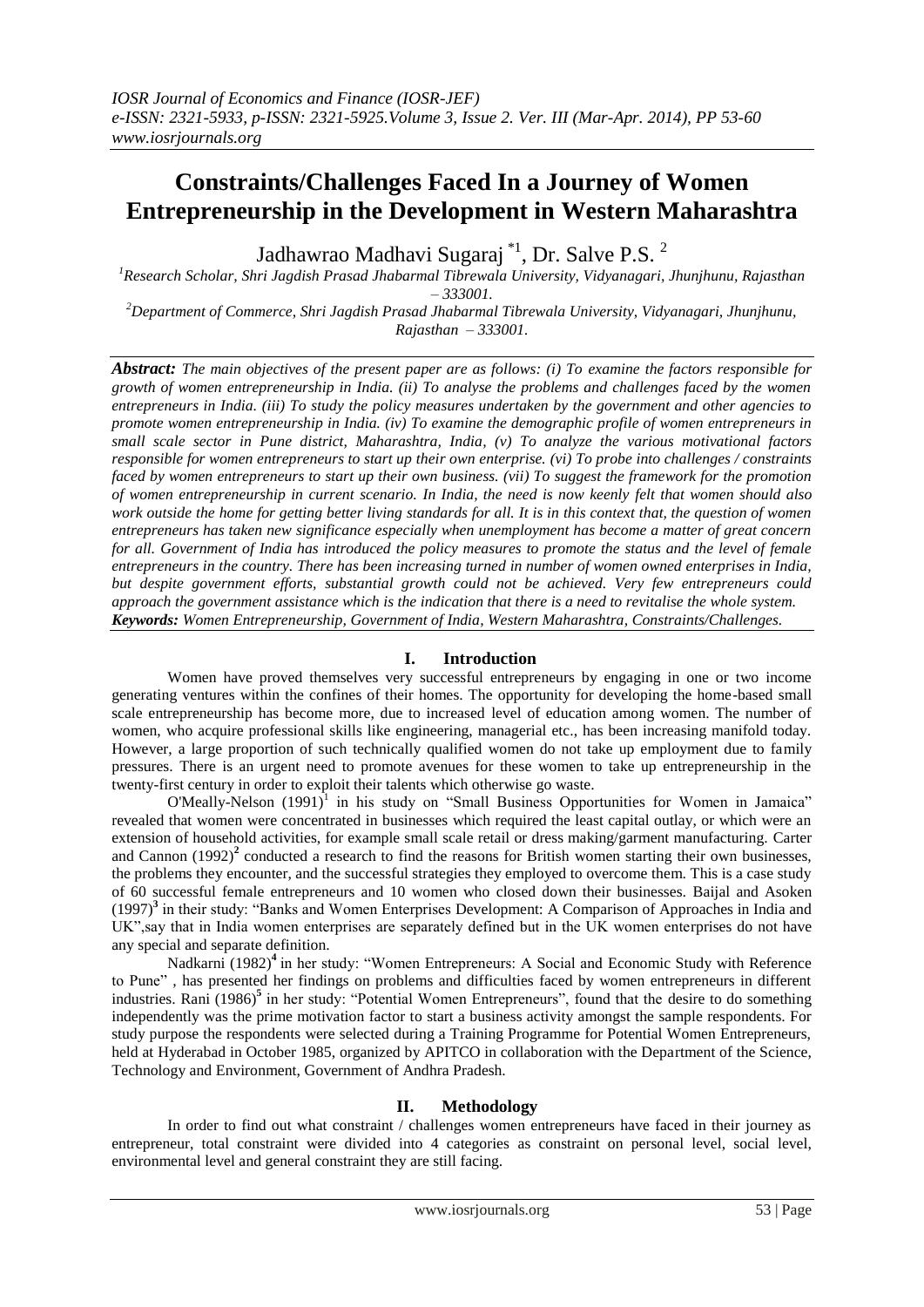#### **Personal Level Constraints**

In the category of personal level constraints 12 attributes were identified. The t- test performed to identify the significant personal level constraints faced by women entrepreneurs gives the output shown in **Table 1**.

| <b>Table 1: Personal Constraints</b> |                       |    |                   |                        |  |
|--------------------------------------|-----------------------|----|-------------------|------------------------|--|
| <b>Personal Constraints</b>          | <b>Test Value = 3</b> |    |                   |                        |  |
|                                      | т                     | df | $Sig. (2-tailed)$ | <b>Mean Difference</b> |  |
| Poor Self Image                      | 1.348                 | 54 | 0.000             | 1.0 60                 |  |
| Lack of motivation and               | 9.653                 | 60 | 0.014             | $-0.214$               |  |
| confidence                           |                       |    |                   |                        |  |
| Role conflict                        | $-1.028$              | 40 | 0.500             | 1.745                  |  |
| Lack of leadership qualities         | 21.503                | 44 | 0.056             | 0.076                  |  |
| usceptibility about own              | 14.278                | 40 | 0.325             | $-0.678$               |  |
| decision making abilities            |                       |    |                   |                        |  |
| Orthodox family background           | 10.245                | 61 | 0.030             | 0.359                  |  |
| Lack of finance                      | 23.733                | 56 | 0.040             | $-1.589$               |  |
| Lack of security                     | 12.643                | 50 | 0.054             | 1.854                  |  |
| Physical constraints like            | 5.150                 | 59 | 1.000             | $-0.128$               |  |
| pregnancy                            |                       |    |                   |                        |  |
| Lack of support from                 | 3.012                 | 50 | 0.633             | 1.074                  |  |
| husband and family                   |                       |    |                   |                        |  |
| Fear of failure and criticism        | 20.002                | 38 | 0.624             | 0.836                  |  |
| Maintaining work life                | 3.061                 | 44 | 0.322             | 0.927                  |  |
| balance                              |                       |    |                   |                        |  |

The above table shows the factors which are personal level constraints for women entrepreneurs. The decision rule used to find out the significant factor is t value > o and sigma < .05 accordingly 6 factors i.e. lack of motivation and confidence, role conflicts, lack of leadership qualities, orthodox family background, lack of finance, maintaining work life balance proved to be significant factors. Hence, the remaining 6 factors namely poor self image, susceptibility about own decision making, lack of security, physical constraints like pregnancy, lack of support from husband and family, fear of failure and criticism were proved to be insignificant.

#### **5.4. Social Level Constraints**

In the category of social level constraints 4 attributes were identified<sup>6</sup>. The output of t- test performed to identify significant social level constraints is shown in **Table 2**.

| <b>Social Constraints</b>                                 | <b>Test Value = 3</b> |    |                   |                        |  |
|-----------------------------------------------------------|-----------------------|----|-------------------|------------------------|--|
|                                                           |                       | df | $Sig. (2-tailed)$ | <b>Mean Difference</b> |  |
| Discriminating treatment                                  | 7.348                 | 24 | 0.000             | 1.5 60                 |  |
| Lack of social acceptance                                 | 3.653                 | 47 | 0.014             | $-1.214$               |  |
| Cultural values                                           | $-1.028$              | 47 | 0.750             | 0.745                  |  |
| socio-cultural problems<br>related to the basic ethics of | $-1.103$              | 48 | 1.056             | 0.976                  |  |
| the society, language,<br>religion etc                    |                       |    |                   |                        |  |

**Table 2: Social Constraints**

The above table shows the factors which are social level constraints for women entrepreneurs. The decision rule used to find out the significant factor is t value  $>0$  and sigma <0.05 accordingly only 1 factor i.e. Discriminating treatment was proved to be significant factor. Hence, the reaming 3 factors i.e. lack of social acceptance, Cultural values, socio-cultural problems related to the basic ethics of the society, language, religion etc.proved to be insignificant.

# **Environmental Level Constraints**

In the category of Internal and external environmental level constraints 8 attributes were identified. The output of T Test performed to identify significant environmental level constraints is shown in **Table 3,** where shows the factors which are environmental level constraints for women entrepreneurs. The decision rule used to find out the significant factor is t value  $> 0$  and sigma  $< .05$ . Accordingly 4 factors namely Understanding govt. rules and regulations, Lack of latest technology, Management of the workforce, Lack of managerial education were proved to be significant factor.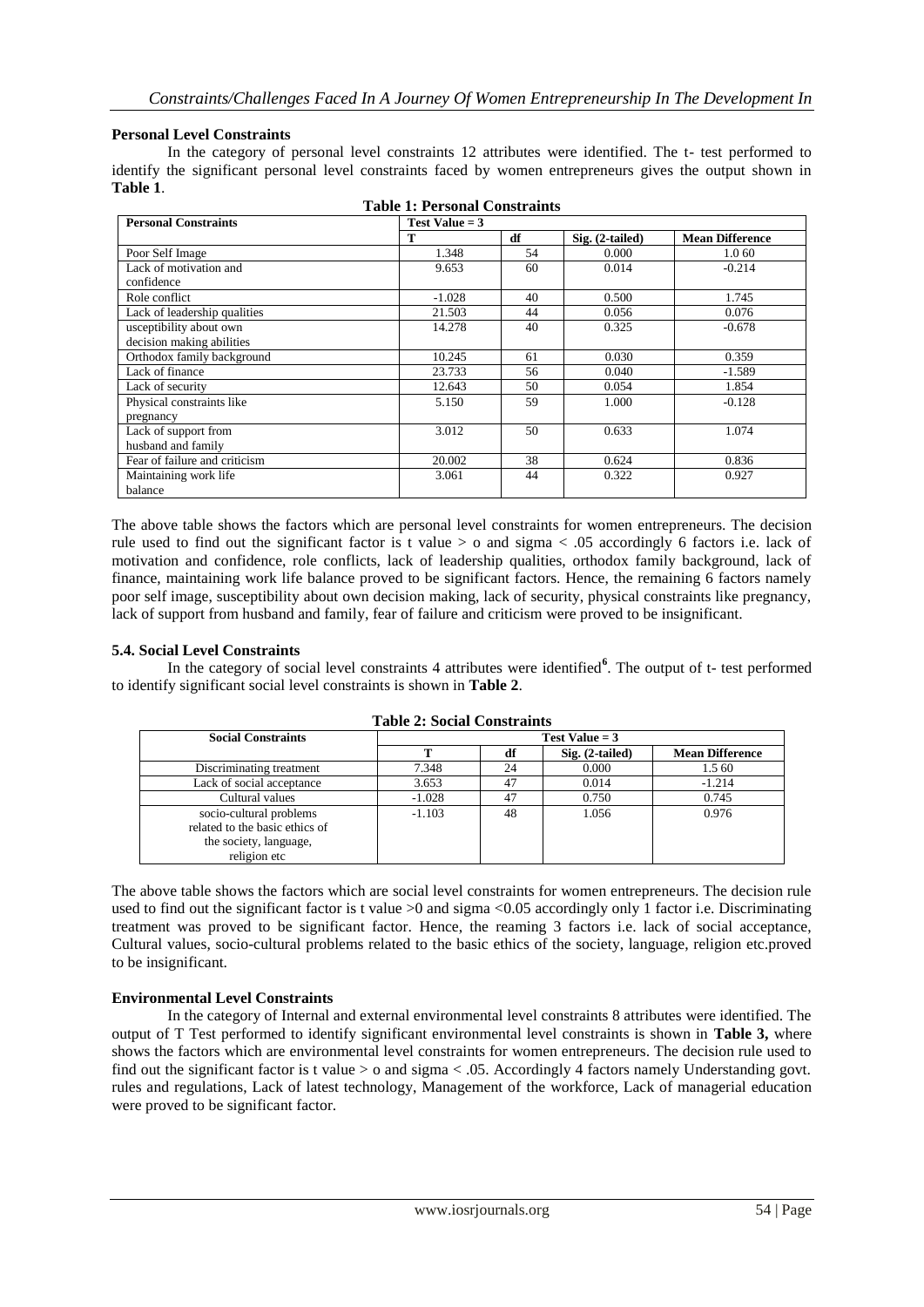| Table 9: Environmental constraints             |                  |    |                 |                        |  |  |
|------------------------------------------------|------------------|----|-----------------|------------------------|--|--|
| <b>Environmental constraints</b>               | Test Value $=$ 3 |    |                 |                        |  |  |
|                                                | т                | df | Sig. (2-tailed) | <b>Mean Difference</b> |  |  |
| Local competition                              | 12.348           | 54 | 1.000           | 1.5 60                 |  |  |
| Understanding govt. rules and<br>regulations   | 10.653           | 57 | 0.514           | $-1.214$               |  |  |
| Marketing problems                             | $-2.028$         | 57 | 0.450           | 0.745                  |  |  |
| Lack of latest technology                      | $-3.103$         | 58 | 1.056           | 0.976                  |  |  |
| Lack of managerial education                   | 17.936           | 64 | 0.643           | $-0.634$               |  |  |
| Maintaining cordial<br>interpersonal relations | 22.091           | 35 | 0.257           | $-2.034$               |  |  |
| Understanding legal<br>compliance              | 4.946            | 43 | 0.216           | 0.463                  |  |  |

**Table 3: Environmental constraints**

The Hence, the reaming 4 factors i.e. Local competition, Marketing problems, Maintaining cordial interpersonal relations, Understanding legal compliance proved to be insignificant.

#### **Constraints Still Facing**

13 attributes were identified for the general constraints women entrepreneursBare still facing. The output of T Test performed to identify significant constraints still faced by respondents is shown in **Table 4**.

| <b>Constraints still facing</b>    |        |    | Test Value $=$ 3 |                        |  |
|------------------------------------|--------|----|------------------|------------------------|--|
|                                    | т      | df | Sig. (2-tailed)  | <b>Mean Difference</b> |  |
| Change in lifestyle                | 10.348 | 50 | 0.000            | 1.600                  |  |
| Time Management                    | 7.653  | 51 | 0.314            | $-1.014$               |  |
| Balancing work life                | 5.028  | 50 | 0.050            | 0.045                  |  |
| Managing stress of decision making | 1.103  | 51 | 1.156            | 0.376                  |  |
| Competing in male dominated field  | 12.036 | 24 | 0.643            | $-0.434$               |  |
| Gender discrimination              | 20.191 | 35 | 0.257            | $-1.034$               |  |
| Lack of awareness about legal      | 2.046  | 43 | 0.216            | 0.463                  |  |
| compliance                         |        |    |                  |                        |  |
| Lack of knowledge about technical  | 11.987 | 65 | $-0.213$         | $-1.203$               |  |
| aspects                            |        |    |                  |                        |  |
| Lack of training in my work area   | 0.987  | 78 | $-0.459$         | $-1.326$               |  |
| Lack of managerial excellence      | 0.678  | 56 | 1.035            | $-0.320$               |  |
| Reserve attitude of society        | 0.456  | 49 | 1.032            | 1.275                  |  |
| Lack of government support         | 0.345  | 58 | 0.345            | 1.320                  |  |
| Lack of awareness about new trends | 1.980  | 76 | 0.842            | 1.946                  |  |
| in business                        |        |    |                  |                        |  |

**Table 4: Constraints still facing**

The table below shows the constraints women entrepreneurs are still facing in their journey as entrepreneur. The decision rule used to find out the significant factor is t value  $> 0$  and sigma  $< .05$  accordingly 7 factors Balancing work life, Managing stress of decision making, Lack of knowledge about technical aspects, Lack of training in my work area, Lack of managerial excellence, Reserve attitude of society, Lack of government support were proved to be significant factor. Hence, the reaming 6 factors i.e. Change in lifestyle, Time Management, Competing in male dominated field, Gender discrimination, Lack of awareness about legal compliance, Lack of awareness about new trends in business proved to be insignificant**<sup>7</sup>** .

# **III. Results And Discussion**

#### **Main features of women entrepreneurship in India Growth of women entrepreneurship in India**

The number of business units owned and managed by females have increased manifold. As per the Annual Report the Ministry of Micro, Small and Medium Enterprise (MSME), Government of India, the total number of women enterprises has increased from 10.64 lakh to 20.21 lakh units i.e. almost doubled between 2001-02 and 2006-07. This is a very significant development. But India is still among the worst performing nations in women entrepreneurship according to the Global Entrepreneurship Survey, conducted by PC maker Dell and GEDI (Global Entrepreneurship and Development Institute)**<sup>8</sup> .** Of the 17 countries surveyed India ranks 16th, just above Uganda. Status of higher education in women in India came out to be lower than most countries in the world (Economic Times, June7, 2013). Among the various states of India, those having more than 50,000 units of women enterprises include: the southern states of Kerala, Tamil Nadu, Karnataka and Andhra Pradesh, in the west, Maharashtra and Gujarat, in the north Uttar Pradesh and Punjab, in the east West Bengal and Odisha and in the central part Madhya Pradesh **(Table 5)**.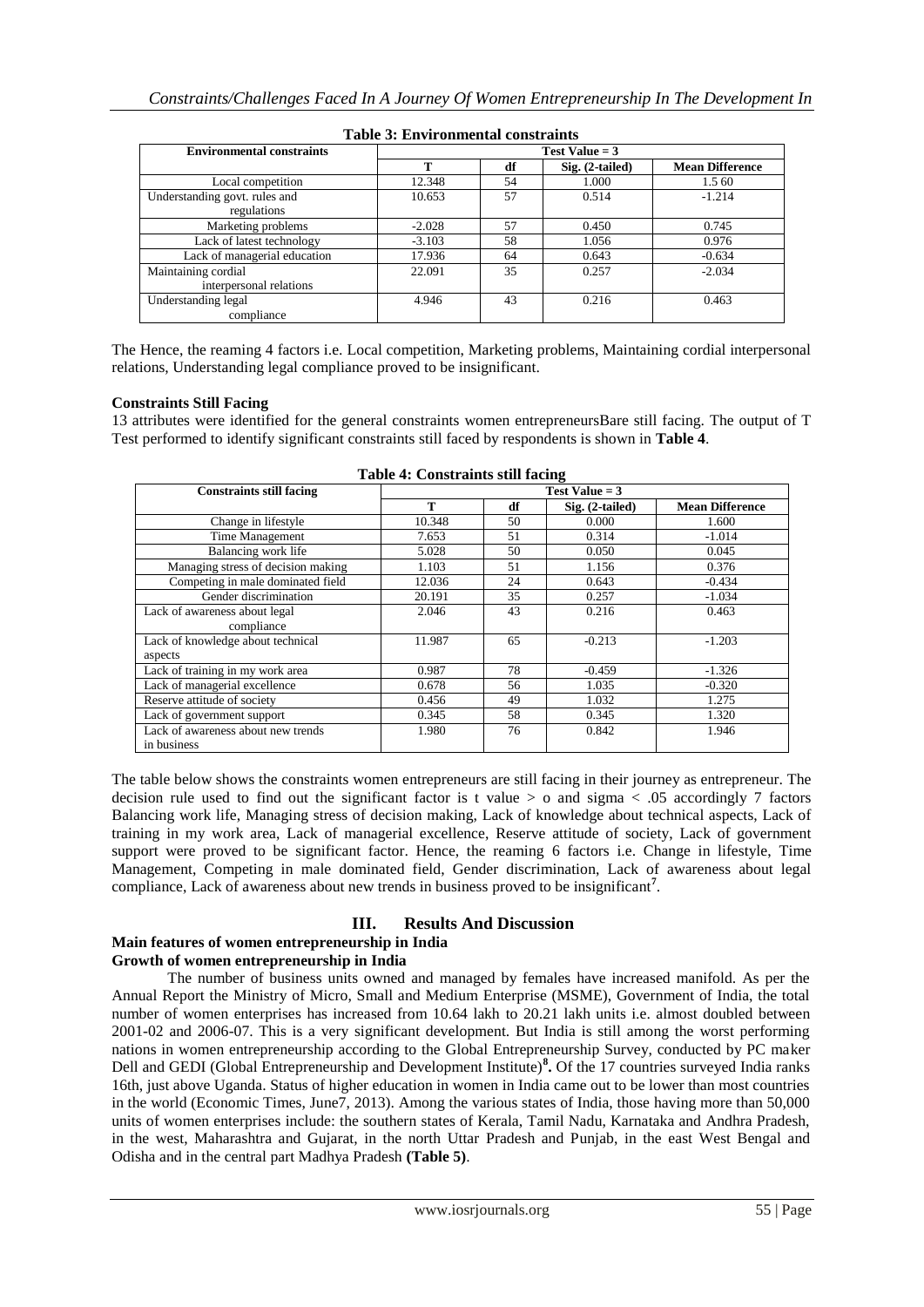| Table 5. Tolai humber 77 omen Emer prises in muid and beleeved blacks (Earn |                               |                         |                             |                         |                      |
|-----------------------------------------------------------------------------|-------------------------------|-------------------------|-----------------------------|-------------------------|----------------------|
| <b>Units) and Percentage</b><br>Change (2001-02 to 2006-                    | <b>Third</b><br><b>Census</b> | Fourth<br><b>Census</b> | Percentage<br><b>Change</b> | Fourth<br><b>Census</b> | Fourth<br>Census Un- |
| <b>Selected States</b><br>07                                                |                               | <b>Total</b>            |                             | <b>Registered</b>       | <b>Registered</b>    |
| All India                                                                   | 10.64                         | 20.21                   | 89.94                       | 2.15                    | 18.06                |
| Tamil Nadu                                                                  | 1.30                          | 3.57                    | 174.62                      | 0.54                    | 3.03                 |
| Kerala                                                                      | 1.39                          | 2.69                    | 93.53                       | 0.38                    | 2.31                 |
| West Bengal                                                                 | 0.69                          | 2.45                    | 255.07                      | 0.40                    | 2.05                 |
| Karnataka                                                                   | 1.03                          | 2.12                    | 105.82                      | 0.26                    | 1.86                 |
| Andhra Pradesh                                                              | 0.77                          | 1.16                    | 50.65                       | 0.05                    | 1.11                 |
| Madhya Pradesh                                                              | 0.68                          | 1.16                    | 70.59                       | 0.10                    | 1.06                 |
| Maharashtra                                                                 | 1.00                          | 1.03                    | 3.00                        | 0.18                    | 0.85                 |
| Odisha                                                                      | 0.38                          | 0.92                    | 142.11                      | 0.02                    | 0.90                 |
| Uttar Pradesh                                                               | 0.72                          | 0.83                    | 15.28                       | 0.08                    | 0.75                 |
| Puniab                                                                      | 0.29                          | 0.81                    | 179.31                      | 0.03                    | 0.78                 |
| Gujarat                                                                     | 0.53                          | 0.80                    | 50.94                       | 0.23                    | 0.57                 |

|  | Table 5: Total number Women Enterprises in India and Selected States (Lakh |  |  |  |  |  |
|--|----------------------------------------------------------------------------|--|--|--|--|--|
|--|----------------------------------------------------------------------------|--|--|--|--|--|

**Source:** Reports of the All India Census of MSME Units, Government of India.

# **Distribution of Women Enterprises**

In terms of localization, majority of both the categories of women enterprises are established in the rural areas. Out of 18.06 lakh un-registered units, 12.79 lakh (70.82 percent) are in the rural areas and rest 5.27 lakh units (29.18 percent) are located in the urban areas. In case of 2.15 lakh registered units the rural-urban distribution is even i.e. 1.08 lakh units are established in the rural area and 1.07 lakh units are in the urban area **(Table 6).**

#### **Table 6: Localization of Female Enterprises in India (lakh units) - (2006-07)**

| Enterprise    | Rural         | Urban           | All India           |
|---------------|---------------|-----------------|---------------------|
| Registered    | .08(50.23)    | (49.77)<br>.07  | 15 (100.00)<br>2.1J |
| Un-Registered | 12.79 (70.82) | (29.18)<br>ے. ب | (100.00)<br>18.06   |

**Source:** Report of the Fourth All India Census on MSME, 2006-07, Government of India. \*Figures in the parentheses indicate percentage.

From the view of type of enterprise operated, it was found that presence of women was maximum in the micro enterprise sector both in the registered and un-registeredsegments. As the data for 2006-07 shows, women control 14.19 percent of the registered micro units and 9.10 of the un-registered micro units at the all India level. Since the investment limit is very small and the risk factor is also being lower, most women have preferred to run micro units. In the small sector women have control over 5.06 percent of registered and 3.01 percent of the un-registered units. In the medium enterprise segment which involves higher investment of 1 to 5 crore, women participation is seen only in the registered sector and that too control over only 4.21 percent of the total units. With higher investment limit the risk factor in case of medium enterprises is also high. Only fewer well-to do women could afford to run such a project. More over they want guidance of government by registering the enterprise. Hence women participation here is low<sup>9</sup>.

|  |  | Table 7: Percentage of Type of Female Enterprises in India (2006-07) |  |
|--|--|----------------------------------------------------------------------|--|
|  |  |                                                                      |  |

| <b>Type of Enterprise</b> | <b>Registered</b> | <b>Un-Registered</b> |
|---------------------------|-------------------|----------------------|
| Micro                     | 14.19             | 9.10                 |
| Small                     | 5.06              |                      |
| Medium                    |                   | -                    |
| Total                     | 13.72             | 9.09                 |

#### **Activity preference in women entrepreneurship**

From the 'activity' point of view most of the women enterprises are established as manufacturing units both in the registered and un-registered sectors. Out of 2.15 lakh registered units 1.08 lakh are manufacturing enterprises comprising 50.47 percent of the total and in the un-registered sector the figure is 13.13 lakh out of a total of 18.06 lakh units i.e 72.70 percent of the total. At the all India level women control 12.56 percent (87.44 for men) of the un-registered manufacturing units and 10.32 percent (89.68 for men) of the registered manufacturing units in rural and urban areas combined.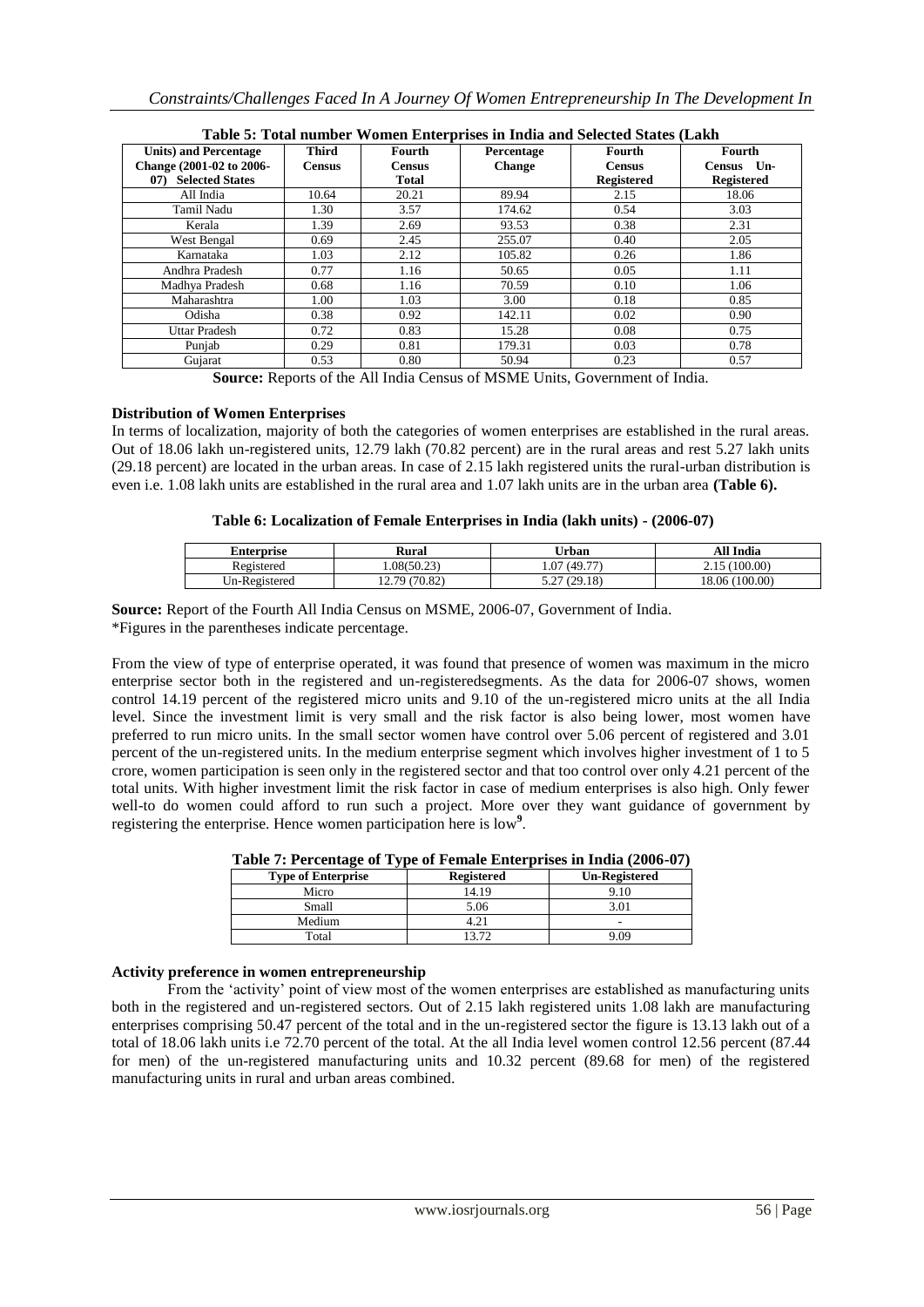| <b>Enterprise</b> | Registered                | % Distribution of    | Unregistered              | Un-regd. Female       | <b>All IndiaTotal</b> |
|-------------------|---------------------------|----------------------|---------------------------|-----------------------|-----------------------|
|                   | Enterprises $\frac{6}{6}$ | <b>Regd. Female</b>  | enterprises $\frac{6}{6}$ | Ent. As percentage    | <b>Female Ent.</b>    |
|                   |                           |                      |                           |                       |                       |
|                   | distribution of           | <b>Enterprise To</b> | Distribution of           | of total Unregd. Ent. | $Regd.+Un-$           |
|                   | Regd.Female               | Total Regd. Ent.     | Unregd. Female            | In India (Male and    | regd.                 |
|                   | Enterprise)               | In India (Male &     | Enterprise)               | Female)               |                       |
|                   |                           | female)              |                           |                       |                       |
| <b>ACTIVITY</b>   |                           |                      |                           |                       |                       |
| <b>WISE</b>       |                           |                      |                           |                       |                       |
| Manufacturing     | 50.47                     | 10.32                | 72.70                     | 12.56                 | 12.36                 |
| Repair &          | 8.55                      | 7.00                 | 4.98                      | 7.31                  | 7.23                  |
| Maintenance       |                           |                      |                           |                       |                       |
| <b>Services</b>   | 40.98                     | 34.85                | 22.31                     | 4.92                  | 5.81                  |

**Table 8:** Activity preference in women entrepreneurship, 2006-07 (per cent)

**Source:** Report of the Fourth All India Census on MSME, 2006-07, Government of India. (Percentages are calculated from the data)

The second preferential activity seems to be the 'services units' which account 40.98 percent the total registered units (about 88 thousand out of 2.15 lakh) and 22.31 percent of the total un-registered units (4.03 lakh out of 18.06 lakh) at the all India level. At the all India level women control 34.85 percent the total registered services enterprises as against 65.15 percent for males while in the same for un-registered services enterprises stood at 4.92 for women as against 95.08 for males in both rural and urban area combined. The last in the preference pattern for women comes out to be "repairing and maintenance" in which 8.55 percent being in the registered sector and 4.98 percent in the un-registered sector<sup>10</sup>. At the all India level i.e combining registered and unregistered units in rural and urban areas, it was calculated that women enterprises constitute 12.36 percent of the total manufacturing units, 7.23 per cent of the total Repair and Maintenance units and 5.81 per cent of the total services units **(Table 8)**.

#### **Operational feature of women entrepreneurship**

In **Table 9** it is shown that 97.12 percent registered enterprises and 92.58 percent of the un-registered enterprises are operated throughout the year or "perennial "in nature which is quite remarkable. Less than 3 percent of both the type of enterprises are "seasonal" in nature. About 4.15 percent un-registered enterprises and a very negligible amount of 0.40 percent registered enterprises are found out to be 'casually' run<sup>11</sup>. At the all India level i.e combining registered and un-registered units in rural and urban areas, it was calculated that women enterprises constitute 9.34 percent of the total perennially working units, 7.70 per cent of the total seasonal units and 17.84 per cent of the total casually working units **(Table 9)**.

| <b>Enterprise</b> | <b>Registered</b><br><b>(Female)</b><br>Enterprise) | Percentage of<br>Female<br><b>Enterprise to</b><br>total Regd.<br><b>Enterprise</b><br>(Male $\&$ | Un<br><b>Registered</b><br>Female<br><b>Enterprise</b> | Percentage of<br>Female<br><b>Enterprise to</b><br><b>Total Unregd.</b><br><b>Enterprise</b><br>(Male $\&$ | <b>All India Total</b><br>$Regd.+Un-$<br>regd. |
|-------------------|-----------------------------------------------------|---------------------------------------------------------------------------------------------------|--------------------------------------------------------|------------------------------------------------------------------------------------------------------------|------------------------------------------------|
|                   |                                                     | <b>Female</b> )                                                                                   |                                                        | <b>Female</b> )                                                                                            |                                                |
| <b>OPERATION</b>  |                                                     |                                                                                                   |                                                        |                                                                                                            |                                                |
| WISE              |                                                     |                                                                                                   |                                                        |                                                                                                            |                                                |
| Perennial         | 97.12                                               | 13.77                                                                                             | 92.58                                                  | 8.98                                                                                                       | 9.34                                           |
| Seasonal          | 2.48                                                | 11.49                                                                                             | 2.66                                                   | 7.48                                                                                                       | 7.70                                           |
| Casual            | 0.40                                                | 24.78                                                                                             | 4.15                                                   | 17.73                                                                                                      | 17.84                                          |
|                   |                                                     |                                                                                                   |                                                        |                                                                                                            |                                                |

|  |  |  | Table 9: Operational feature of women entrepreneurship, 2006-07 |  |
|--|--|--|-----------------------------------------------------------------|--|
|--|--|--|-----------------------------------------------------------------|--|

**Source:** Report of the Fourth All India Census on MSME, 2006-07, Government of India. (Percentages are calculated from the data)

# **Organizational set up of women entrepreneurship**

In terms of organizational set up (Table.6) women prefer to have sole proprietary units. In fact 86.05 percent of the registered enterprises and 93.47 percent un-registered enterprises are sole proprietary units. Other form of organizations such as partnership, private company, public limited company or cooperatives is very negligible among women enterprises. At the all India level i.e. combining registered and un-registered units in rural and urban areas, it was calculated that women enterprises constitute only 1.00 percent of the total Proprietary units, 10.81 per cent of the total Partnership units, 4.08 per cent of the total Private Company units, and 14.28 per cent the total Cooperative units and 14.53 per cent of the total other units**<sup>12</sup>**. Women Participation in forming Public Limited Companies is very very negligible **(Table 10).**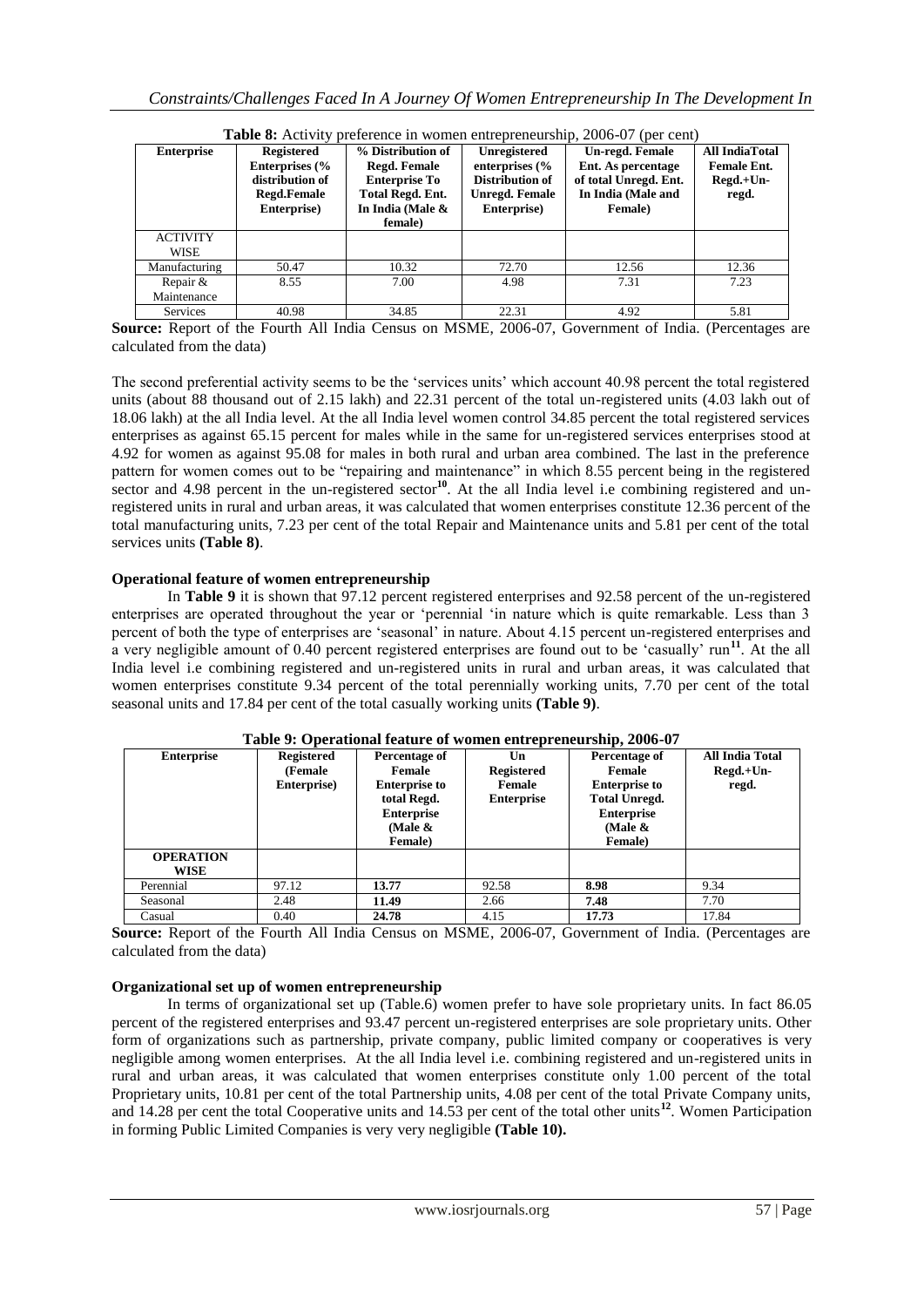| Table To. Of gainzational set up of women entrepreneurship zooo-o7 |                   |                   |                   |                   |              |
|--------------------------------------------------------------------|-------------------|-------------------|-------------------|-------------------|--------------|
| <b>Enterprise</b>                                                  | Percentage        | Percentage of     | Percentage of     | Percentage of     | India<br>All |
|                                                                    | of                | <b>Female</b>     | Un                | Female            | Total Regd.  |
|                                                                    | <b>Registered</b> | <b>Enterprise</b> | <b>Registered</b> | <b>Enterprise</b> | $+$ Un-regd. |
|                                                                    | <b>(Female)</b>   | in Regd. Sec.     | (Female           | in Unregd.        |              |
|                                                                    | Enterprise)       | to total (Male    | Enterprises)      | Sec. to total     |              |
|                                                                    |                   | & Female)         |                   | (Male $\&$        |              |
|                                                                    |                   |                   |                   | Female)           |              |
| <b>ORGANISATION</b>                                                |                   |                   |                   |                   |              |
|                                                                    |                   |                   |                   |                   |              |
| WISE                                                               |                   |                   |                   |                   |              |
| Proprietary                                                        | 86.05             | 13.11             | 93.47             | 9.02              | 1.00         |
| Partnership                                                        | 2.62              | 8.96              | 1.66              | 11.32             | 10.81        |
| Pvt. Company                                                       | 1.56              | 5.71              | 0.00              | 0.00              | 4.08         |
| Pub.Ltd.Company                                                    | 0.37              | 9.42              |                   |                   |              |
| Cooperative                                                        | 0.51              | 23.09             | 0.17              | 13.04             | 14.28        |
| Others                                                             | 9.30              | 55.53             | 1.27              | 8.91              | 14.53        |
| Total                                                              | 100.00            |                   | 100.00            |                   |              |

# **Table 10: Organizational set up of women entrepreneurship 2006-07**

# **Performance of the women enterprises**

**Table 11** summarizes the performance of the women enterprises in terms of certain characteristics such as employment generation, gross output, market value of fixed assets and exports.

| $\sim$ which is a construction of the 11 direct military product $\sim$ as evenings to 20 direct |                               |                                |  |  |  |
|--------------------------------------------------------------------------------------------------|-------------------------------|--------------------------------|--|--|--|
| <b>Variables</b>                                                                                 | <b>Third Census (2001-02)</b> | <b>Fourth Census (2006-07)</b> |  |  |  |
| <b>Employment Generation</b>                                                                     | 7.14                          | 8.14                           |  |  |  |
| <b>Gross Output</b>                                                                              | 3.46                          | 7.00                           |  |  |  |
| Market Value Of Fixed Asset                                                                      | 4.63                          | 6.21                           |  |  |  |
| Export                                                                                           | 2.37                          | -                              |  |  |  |

#### **Table 11: Performance of the Women Enterprises (Percentage to Total)**

Report of the Fourth All India Census on MSME, 2006-07, Government of India.

As the **Table 11** shows, there has been improvement in the performance of the women led enterprises over time. Because of increase in gross output by more than 3 percent, employment generation increased by one percent between 2001-02 and 2006-07. The market values of fixed assets have also increased by around 2 percent. In 2001-02 the contribution to export was 2.37 percent which marks the presence of women entrepreneurs on the global platform.

# **IV. Summary And Conclusion**

Women entrepreneurs encounter many problems in their efforts to develop the enterprises they have established. The main problems faced by the women entrepreneurs may be analysed as follows**<sup>13</sup>** .

**Shortage of Finance***:* Women and small entrepreneurs always suffer from inadequate financial resources and working capital. They are lacking access to external funds due to absence of tangible security and credit in the market. Since women do not generally have property in their names they lack security to avail loan. Also the complicated procedure of bank loans, the inordinate delay in obtaining the loans and the running about along with the transaction cost involved there in work as deterrents against many women who aspire to be entrepreneurs.

**Inefficient arrangements for Marketing and Sales***:* For marketing their products, women entrepreneurs are often at the mercy of the middlemen who pocket the chunk of profit. Further, women entrepreneurs find it difficult to capture the market and make their products popular. This problem is all the more serious in the case of food production and processing ventures.

**Stiff Competition:** Many of the women enterprises have imperfect organizational setup. They have to face severe competition from organized industries and male entrepreneurs. For example, women cooperatives engaged in hand pounding of rice in Kerala confronted heavy competition from mechanised rice mills which resulted in the liquidation of many units in the traditional sector.

**Lack of Education***:* In India literacy among women is very low. Due to lack of education, majority of women are unaware of technological developments, marketing knowledge, etc. Lack of information and experience creates further problems in the setting up and running of business enterprises.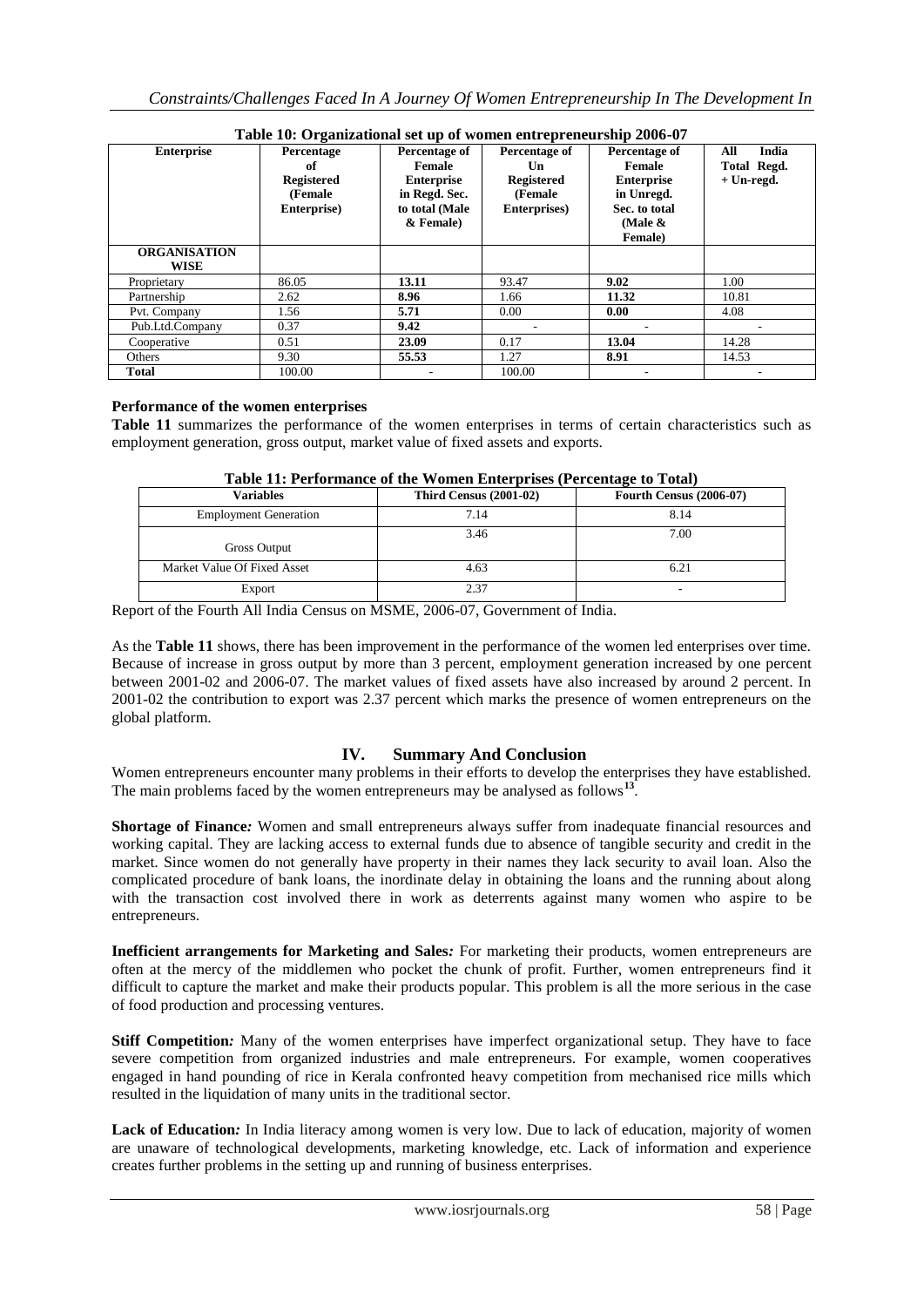**Low Ability to Bear Risk***:* Women have comparatively a low ability to bear economic and other risks because they have led a protected life. Sometimes, they face discrimination in the selection for entrepreneurial development training. Some of them lack entrepreneurial initiative or specialised training. Inferiority complex, unplanned growth, lack of infrastructure, late starts etc. is other problems of women entrepreneurs in India.

**Social Attitude***:* The biggest problem of a women entrepreneur is the social attitude and the constraints in which she has to live and work. Despite constitutional provisions, there is discrimination against women. In a tradition bound society, women do not get pro-active support from family members. Their hopes and aspirations are never cared for in the name of "family prestige "and "discipline". Preference to boys and discrimination against girls are well known practices amongst majority Indian families.

**Low Mobility***:* One of the biggest handicaps for women entrepreneurs is mobility or travelling from place to place. Women on their own find it difficult to get accommodation in smaller towns. A single woman asking for accommodation is still looked upon with suspicion.

**Family Responsibilities***:* In India, it is mainly a woman"s duty to look after the children and other members of the family. Her involvement in family leaves little energy and time for business. Married women entrepreneurs have to make a fine balance between business and home. Without the support and approval of husband, the female entrepreneurs cannot succeed. Despite modernisation, tradition and family responsibilities slow down the movement of women.

#### **Government policy for development of women entrepreneurship**

The government of India and the various state governments have come up with policies and programmes to assist women entrepreneurs and help in solving the above stated challenges and problems which they face. A brief account of these policies and programmes are given below.

**Policy Initiatives**: Government of India is committed to develop MSMEs in general and women entrepreneurship in particular. In a broad manner the government has implemented the MSME Development Act 2006 which has already come into effect. There is a provision to reserve items exclusively for the MSMEs. At present 20 items are reserved for these sectors. However depending on the factors such as economies of scale, level of employment, prevention of concentration of economic power etc. there are possibilities of dereservation also. The govt. has also launched National Manufacturing Competitiveness Programme (NMCP) to encourage competitiveness in this sector. Women entrepreneurship has been benefiting from these policy initiatives**<sup>14</sup>** .

# **V. Conclusion**

There has been a steady increase in the participation of women in small business indicating immense potential for entrepreneurial development among them. From the point of view of performance, it was observed that the women enterprises in India have made significant contribution towards generation of employment, gross output, asset creation and exports. Women form the family, which participate to develop society and Nation. Entrepreneurial movement among women started late and is still in its infancy. Changes in the global and domestic environment have contributed towards the growth of women entrepreneurship in India. As observed the success of women entrepreneurs differs from State to State in India. It was also observed that women enterprises are concentrated in the micro segment of the MSME sector. To enlarge their participation in small and medium segments a stronger coordinated role of Indian Government, financial institutions, voluntary agencies and educational institutions with an integrated approach is necessary. Young female entrepreneurs should share their success stories in the world of e-commerce to speed up entrepreneurial movement in India. Women entrepreneurs will be better understood and encouraged by studying and focussing (i) their social and cultural background including family system (ii) religion and caste and (iii) location where they are staying, e.g., whether it is urban area or rural area or district or block.

#### **References**

- [1]. Blossom, O'Meally-Nelson , "Small Business Opportunities for Women in Jamaica : A Comment",*SEDME*, Vol. XVIII, National Institute of Micro, Small and Medium Enterprises, March 1991.
- [2]. Carter, Sara and Cannon, Tom, *Women as Entrepreneurs: A Study of Female Business Owner, Their Motivations, Experiences and Strategies for Success*, London and New York Academic Press, 1992.
- [3]. Choudhury, P. K. Shashi, Baijal and Asokan, M. (1997), "Bank and Women Enterprise Development: A Comparison of Approaches in India and UK", *SEDME*, XXIV, National Institute of Micro, Small and Medium Enterprises, June 1997.
- [4]. Nadkarni, Sulochana, "Social and Economic Study of Women Entrepreneurs with Reference to Pune", Ph.D. Thesis Pune University, 1982.